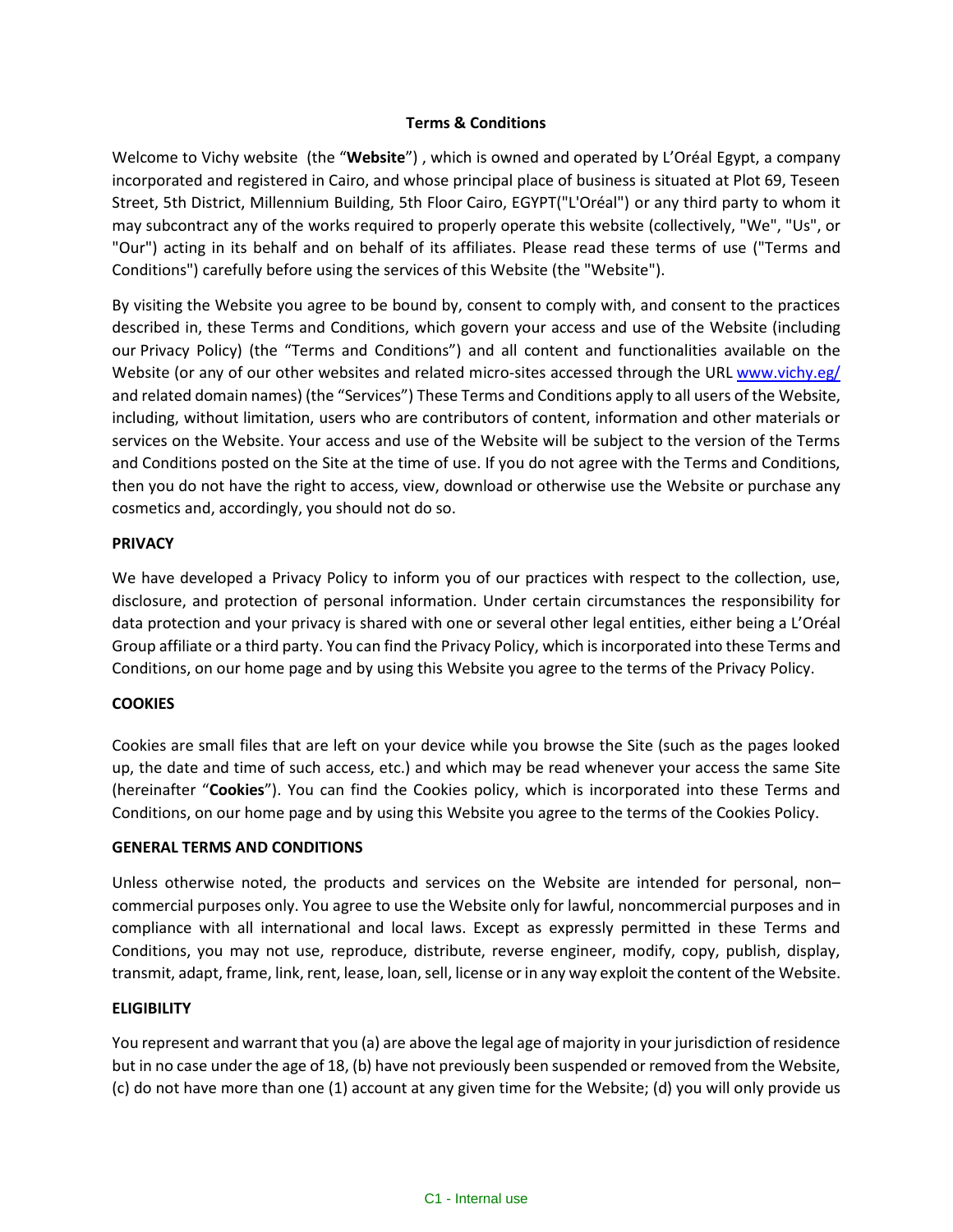with true, accurate, current and complete information if you register for an account and/or Orders (defined below). If we believe or suspect that your information is not true, accurate, current or complete, we may deny or terminate your access to the Website or Services (or any portion thereof) and (d) that you have full power and authority to enter into the Terms and Conditions and in doing so will not violate any other agreement to which you are a party.

# **YOUR ACCOUNT**

When you set up an Account, you are required to provide your name and email address and select a password (collectively, your "Account Information"), which you may not transfer to or share with any third parties. If someone accesses our Site or Services using your Account Information, we will rely on that Account Information and will assume that it is really you or your representative who is accessing the Site and Services. You are solely responsible for all use of your Account Information and all Orders and activities that occur under or in connection with the Account. Without limiting any rights which we may otherwise have, we reserve the right to take all action, as it deems necessary or reasonable, to ensure the security of the Site and your Account, including without limitation, terminating your Account, changing your password, or requesting additional information to authorize transactions on your Account. You agree to be responsible for any act or omission of any users that access the Site or Services under your Account Information that, if undertaken by you, would be deemed a violation of these Terms and Conditions. In no event will We be held liable to you for any liabilities or damages resulting from or arising out of (i) any action or inaction by Us under this provision, (ii) any compromise of the confidentiality of your Account or password, and (iii) any unauthorized access to your Account or use of your password. You may not use anyone else's Account at any time, without the permission of the Account holder. Please notify us immediately if you become aware that your Account Information is being used without authorization. You agree not to register for more than one Account, register for an Account on behalf of an individual other than yourself without such individual's authorization, or register for an Account on behalf of any group or entity.

# **USER CONTENT**

We welcome user comments, information and submissions. In addition, you and other users of the Site from time to time may have an opportunity to post on the Site certain ideas, concepts, information, data, text, music, sound, photographs, graphics, video, messages, comments on our products, advertising and other promotional materials or events, facts, advice, "tips", opinions and other material (collectively, "User Content"). Subject to our Privacy Policy, all User Content that you post on this Site will be treated as non–confidential and non–proprietary to you and may be viewed by you and/or other users of this Site. You also agree that we, our affiliates and our licensees are free to use any ideas, concepts, know–how or techniques contained in any User Content you send to us for any purpose whatsoever, including, but not limited to, developing, manufacturing and marketing products, services and content using such information, without any credit, notice, approval or compensation to you. By posting User Content via the Site, you hereby grant Us a royalty-free, irrevocable, non-exclusive, worldwide license to reproduce, display, use, copy, modify, adapt, edit, distribute, translate, create derivative works from, incorporate into other works, distribute such User Content (in whole or in part).

We cannot guarantee that other users will not copy, modify, distribute or otherwise use the User Content that you share. Therefore, if you have an idea or information that you would like to keep confidential and/or do not want others to use, do not post it on the Site. We and our affiliates are not responsible for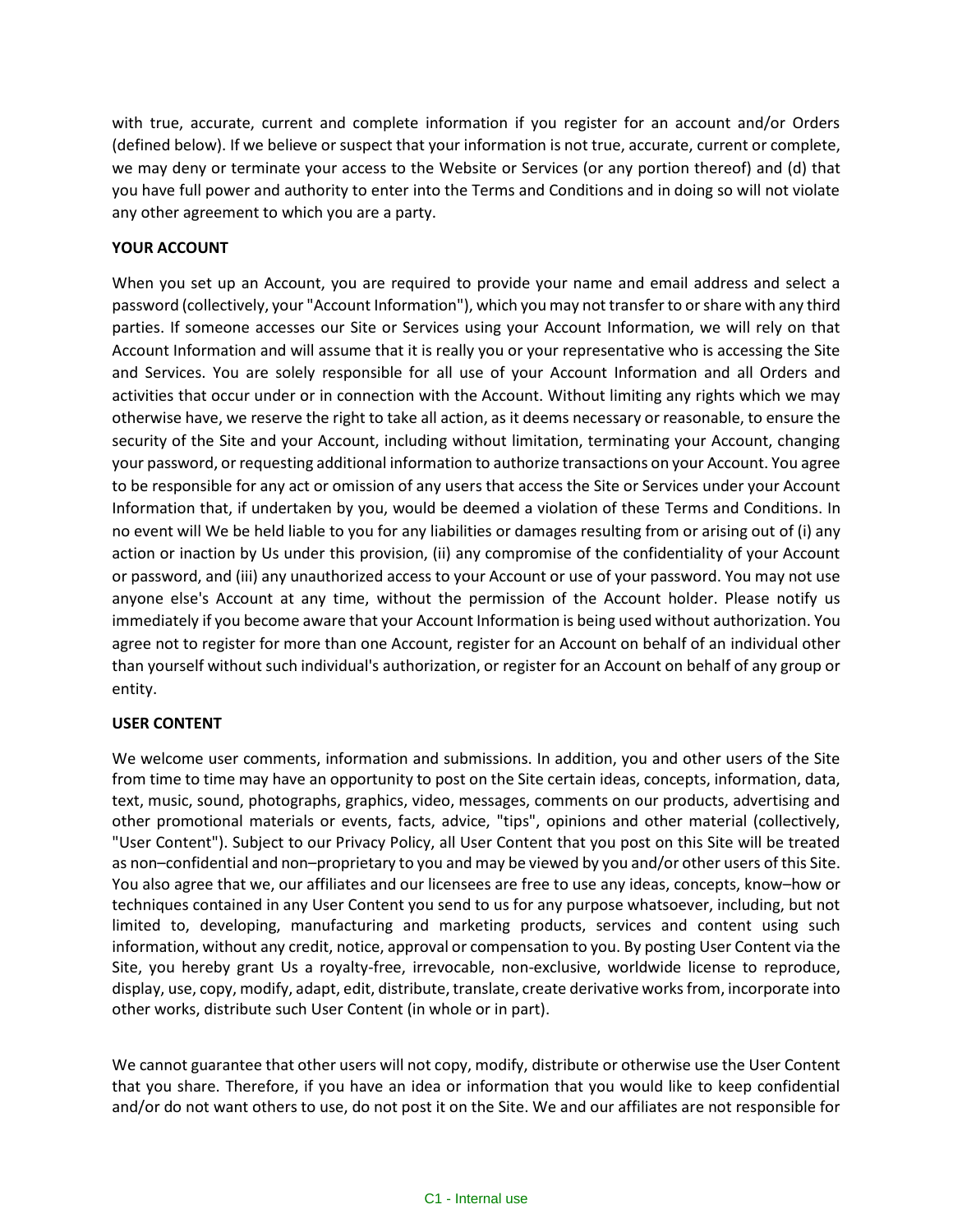any user's misuse or misappropriation of any User Content you post on the Site.You are hereby informed that social networks are platforms owned by third-parties and, accordingly, the circulation and use of User Content via said social networks shall be governed by the terms of use defined by said third parties. Therefore, We shall not be held responsible for any use of the content by Us or any third parties in accordance with the terms of use defined by the social networks, including without limitation, in terms of the scope and duration of licensed rights, and removal of Content. You shall be responsible for handling any third-party claims relating to the use of the Content in accordance with the terms of use defined by the social networks.

In addition, We hereby remind you that any Content may be referenced on a search engine and therefore to be accessed by an audience outside the Site.

### **REVIEW OF SUBMISSIONS**

We have no obligation to verify the identity of any users when they are connected to the Website or to supervise the User Content that has been provided by users. You acknowledge that we may or may not prescreen, monitor, review, edit or delete the User Content posted by you and other users on the Website. We and our designees retain the right to modify, move, refuse, block or remove any User Content, in whole or in part, for any reason or no reason, with or without notice. We and our designees also reserve the right to access, read, preserve, and disclose any information as we reasonably believes is necessary to (i) satisfy any applicable law, regulation, legal process or governmental request, (ii) enforce these Terms and Conditions, including investigation of potential violations hereof, (iii) detect, prevent, or otherwise address fraud, security or technical issues, (iv) respond to user support requests, or (v) protect our rights, property or safety, users of the Site and the public. In any case, we are not responsible or liable for damages of any kind arising from any failure, non–failure, or delay in removing such User Content even when we are advised of the possibility of such damages.

#### **CODE OF CONDUCT**

We support the values of tolerance and respect of others. For this reason, by using this Site, you agree not to:

- Publish or provide any personal data that may be considered '*sensitive*':
	- *personal data revealing racial or ethnic origin, political opinions, religious or philosophical beliefs;*
	- *trade-union membership;*
	- *genetic data, biometric data processed solely to identify a human being;*
	- *health-related data;*
	- *data concerning a person's sex life or sexual orientation*;
- Convey any racist, violent, xenophobic, malicious, rude, obscene or unlawful comments;
- Disseminate any content that may be harmful, defamatory, unauthorized, malicious or infringing on privacy or publicity rights, inciting violence, racial or ethnic hatred or qualify as gross indecency or incitement to commit certain crimes or offences;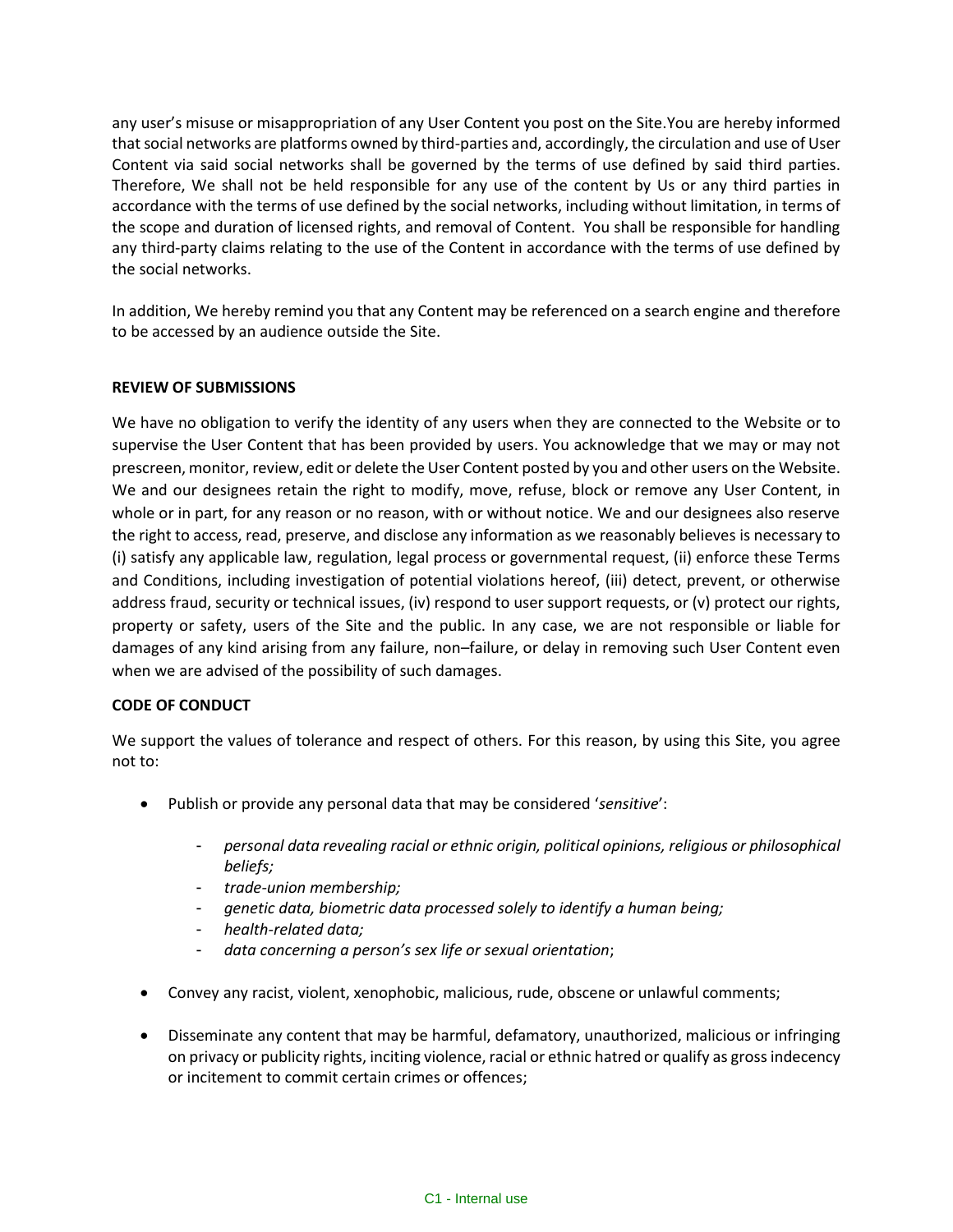- Use the Site for political, propaganda or proselytizing purposes;
- Publish any content advertising or promoting any products and/or services competing with the brand(s) displayed on the Site;
- Divert the Site from its intended purpose, including by using it as a dating service;
- Disseminate any information that may directly or indirectly allow the nominal and specific identification of an individual without prior and express consent, such as their last name, postal address, email address, telephone number;
- Disseminate any information or content that may be upsetting for the youngest;
- Intimidate or harass others;
- Conduct illegal activities, including that may infringe anyone's rights in and to any software, trademarks, photographs, images, texts, videos, etc.;
- Disseminate content (including photographs and videos) portraying minors.

If you become aware of any such User Content as may condone crimes against humanity, incite racial hatred and/or violence, or relate to child pornography, you shall immediately notify Us at the following email address [supportvichyeg@ccare.vichy.eg] specifying in your email the date on which you discovered said content, your identity, the URL, description of the disputed content and the user ID of the author thereof.

If you consider that any User Content is in breach of the principles listed above, of your rights or any third party's rights (*e.g*., any infringement, insult, breach of privacy), you may send a notice to the following email address: [supportvichyeg@ccare.vichy.eg] specifying in your email the date on which you discovered said content, your identity, the URL, description of the reported content and the user ID of the author thereof.

# **NO ENDORSEMENT**

We do not control the User Content posted on the Site and, as such, we make no representations or warranties regarding User Content or its truthfulness, accuracy, reliability, integrity, or quality. We do not determine whether User Content violates the rights of others, and we have no control over whether User Content is of a nature that you or other users may find offensive. User Content includes the opinions, statements, and other content of third parties, not us. You acknowledge and agree that the information and views expressed by you and other users in User Content appearing on the Site do not necessarily reflect our views or those of our content providers, advertiser, sponsors, affiliated or related entities, and we do not support or endorse any User Content, or any other content posted by you or any other user on or otherwise accessible through the Site. We do not assume, and expressly disclaim, any obligation or liability with respect to User Content and no confidential or fiduciary understanding or relationship is established by our receipt or acceptance of any such materials.

#### **OUR RIGHT TO USE USER CONTENT**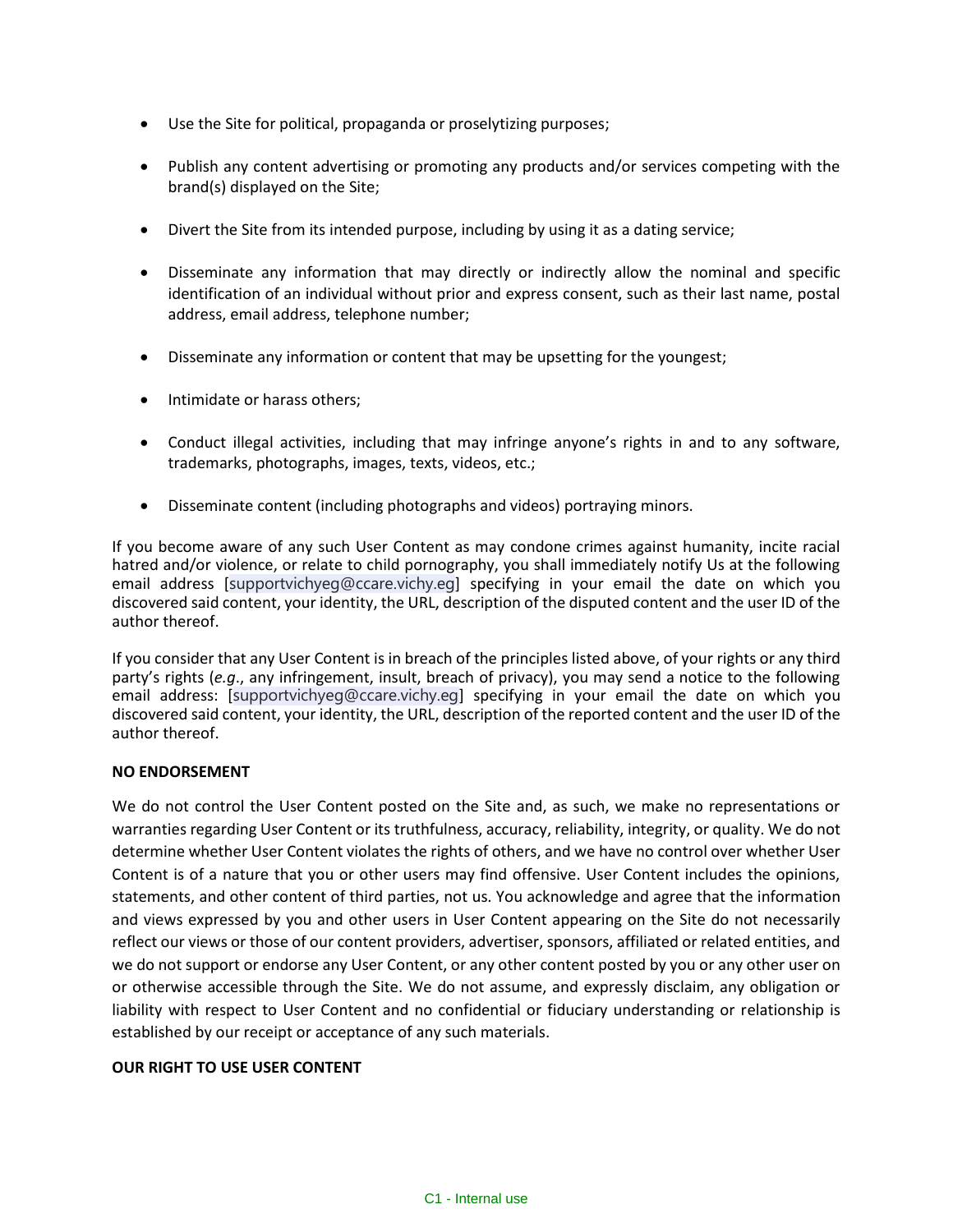You do not have to submit anything to us, but if you choose to submit any User Content to the Site, it will be deemed non–proprietary and non–confidential and may be used by us, our affiliates or others without restriction. You represent and warrant that you own or otherwise control any and all rights in and to the User Content that you submit and that our public posting and use of that User Content will not infringe or violate the rights of any third party in any manner, including without limitation any privacy rights, publicity rights, copyrights, contract rights or any other intellectual property or proprietary rights. By submitting, sending, posting, uploading, modifying or otherwise providing information, material, or any other communication to us including User Content, whether solicited or unsolicited, you grant us and our designees the royalty–free, fully paid, unrestricted, worldwide, perpetual, irrevocable, non–exclusive, and fully transferable, assignable, sublicensable right and license to use, copy, reproduce, modify, adapt, publish, translate, create derivative works from, improve, distribute, commercialize, perform, or display such User Content (in whole or in part) worldwide and/or to incorporate it in other works in any form, media, or technology now known or later developed for any purpose, including, without limitation, advertising and promotional purposes, reproduction, transmission, publication, broadcast and posting without any further consent by you or notice, credit and/or compensation to you or any third parties. You also hereby do and shall grant each user of the Site a non–exclusive license to access your User Content through the Site, and to use, edit, modify, reproduce, distribute, prepare derivative works of, display and perform such User Content. We and our designees also have the right, but not the obligation, to use your user name (and real name, image, likeness or other identifying information, if provided in connection with User Content), city and state in connection with broadcast, print, online or other use or publication of your User Content. We and our designees may use or otherwise transfer, remove or dispose of any and all User Content without restriction and users of the Site shall not be entitled to any compensation whatsoever for any such use, transfer or disposition of User Content by us. Notwithstanding the foregoing, personally identifiable data, if any, included in User Content shall be handled in accordance with our Privacy Policy.

#### **TRANSMITTING MATERIALS**

You understand that the technical processing and transmission of the Site may involve (a) transmissions over various networks and (b) changes to conform and adapt to technical requirements of connecting networks or devices. We assume no responsibility for the deletion or failure to store postings or other information submitted by you or other users of the Site.

You agree that you will not harvest, collect or store information about the users of the Site or the User Content or use such information for any purpose inconsistent with the purpose of the Site or for the purpose of transmitting or facilitating transmission of unsolicited advertising, junk or bulk electronic mail or communications. You may not: (i) take any action that imposes or may impose (as determined by Us in our sole discretion) an unreasonable or disproportionately large load on our infrastructure; (ii) interfere or attempt to interfere with the proper working of the Site or any activities conducted on the Site; (iii) bypass any measures we may use to prevent or restrict access to the Site or portions thereof (or other accounts, computer systems or networks connected to the Site); (iv) run any form of auto–responder or "spam" on the Site; (v) use manual or automated software, devices, or other processes to "crawl" or "spider" any page of the Site; or (vi) harvest or scrape any content from the Site.

#### **PRODUCT AVAILABILITY**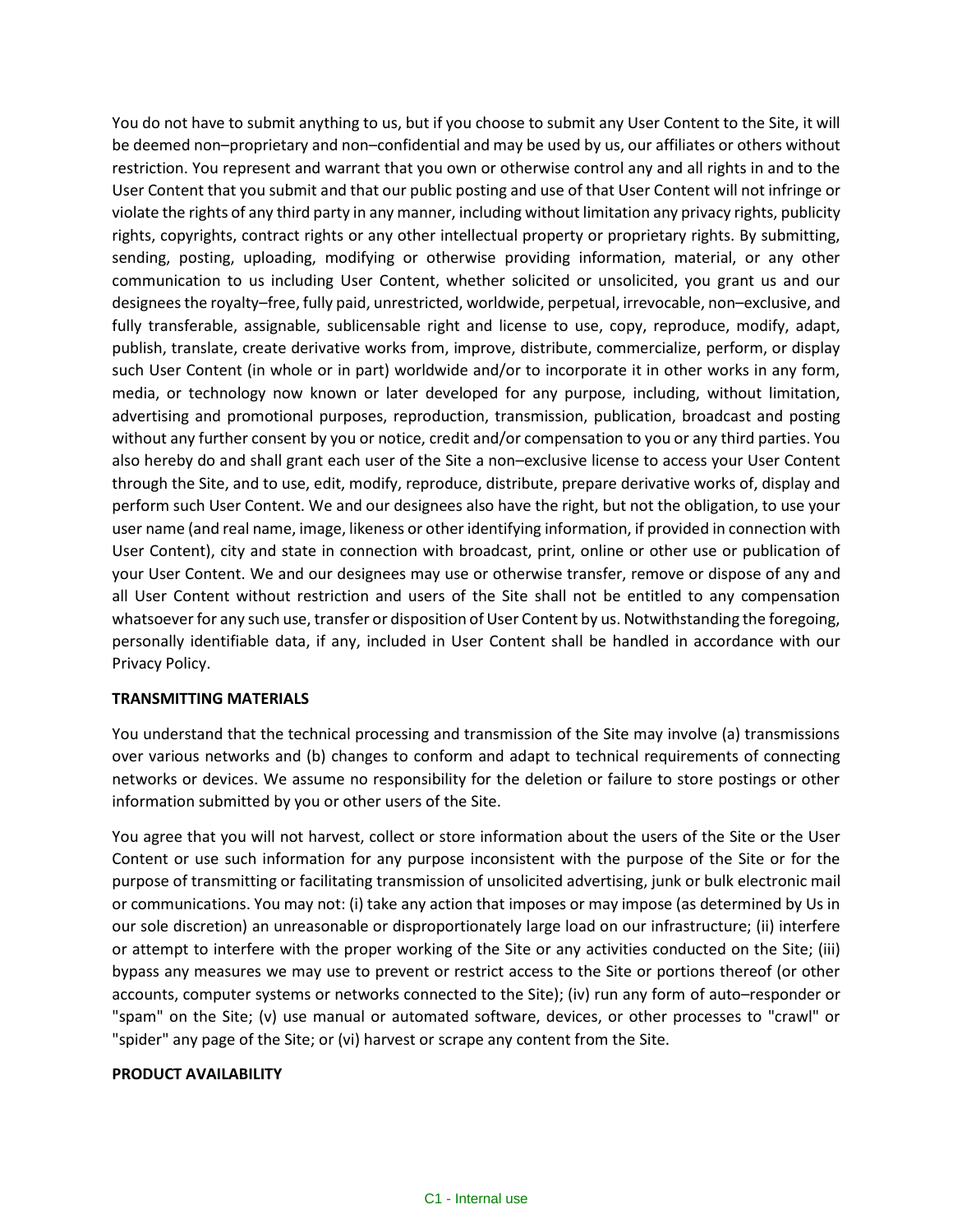The availability of the products and services described on the Site, and the descriptions of such products and services, may vary based on location and timing.

### **CONTESTS**

This Site may, from time to time, contain contests that offer prizes or that require you to submit material or information about yourself. Each contest has its own rules, which you must read and agree to before you may enter.

#### **SKINCONSULT AI FEATURE**

This Website may provide you with a skin diagnosis feature. You can choose the live service (using your device webcam) or an existing picture (uploaded from your device).

The results of the experience (recommended products and skin condition) can be sent to you over email. You are free not to use this service.

If you share the result of the experience outside of the Skinconsult AI feature (through native features available in your device) We are not involved in such sharing (no personal data processing by Us).

#### **INTELLECTUAL PROPERTY RIGHTS**

The Site, and all of its contents, including but not limited to articles, other text, photographs, images, illustrations, graphics, video material, audio material, including musical compositions and sound recordings, software, logos, titles, characters, names, graphics and button icons, excluding User Content (collectively "Proprietary Material"), are protected by copyright, trademark and other laws of the United Arab Emirates, as well as international conventions and the laws of other countries. The Proprietary Material is owned or controlled by L'Oréal or by other parties that have provided rights thereto to L'Oréal.

Except as otherwise provided in these Terms and Conditions or without our express prior written permission, you may not, and agree that you will not, use, publish, reproduce, display, publicly perform, create derivative works from, reverse engineer or decompile, disassemble, distribute, license, transfer, sell, copy, post, enter into a database, upload, transmit or modify the Proprietary Material or any portion thereof, for any purpose or by any means, method, or process now known or later developed. Modification of the materials appearing on the Site or use of such materials for any other purpose is a violation of our copyright and other proprietary rights.

If we make a Website available to you which enables you to edit a picture (especially in order to virtually test a cosmetic), you hereby acknowledge and agree that such Website shall be only for your own private use in compliance with its intended purpose. You shall not be authorized to make any such use of this Site as may be detrimental to the honor, repute, or rights of any third parties as described below.

#### **THIRD PARTY RIGHTS**

We hereby remind you that you shall secure all the necessary authorizations and rights from any relevant rightsholders in connection with any content you may wish to post via the Site, including all intellectual property rights and/or literary, artistic and/or industrial property rights, and publicity rights (including the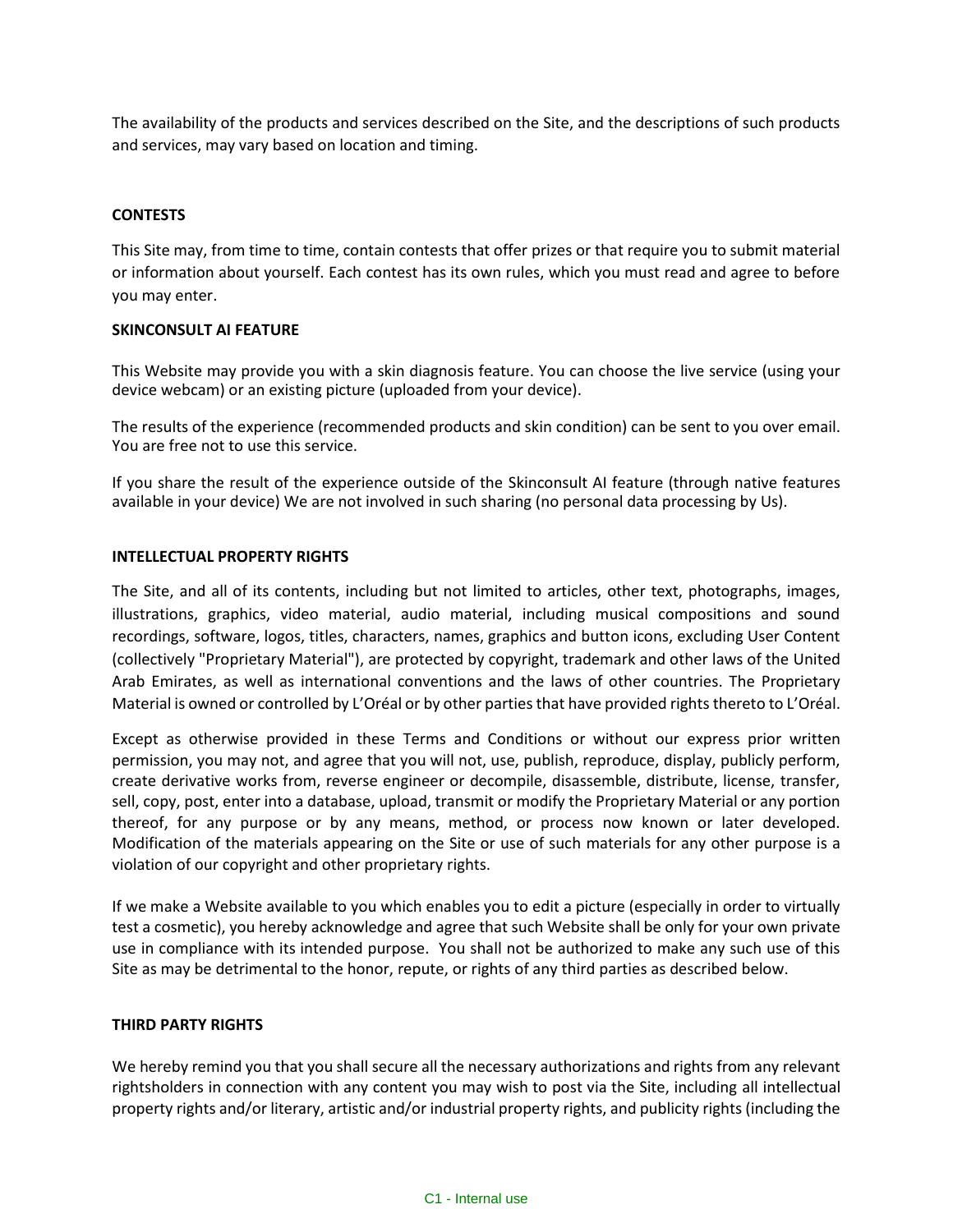right to one's image), to allow your quiet use of such contents. For example, you shall secure the rights in and to any contents(especially photographs) showing recent architectural items, advertising designs or apparel designs that might appear (acronyms, logos, etc.).

# **ACCOUNT TERMINATION**

We may, in appropriate circumstances, terminate your account for the Site and any or all affiliate websites if you are a repeat infringer. If you believe that a user is a repeat infringer, please follow the instructions above to contact our Copyright Agent and provide information sufficient for us to verify that the user is a repeat infringer

### **THIRD PARTY WEBSITES AND LINKS**

You may be able to link to third party websites, services or resources on the Internet from the Site, and third party Websites, services or resources may contain links to the Site (collectively, "Linked Sites"). We are not responsible for the content, availability, advertising, products, services, or other materials of any such Linked Sites, or any additional links contained therein, and our inclusion of links to the Linked Sites on the Sites does not imply that we endorse or approve of any materials contained on, or accessible through, the Linked Sites. In no event shall we be liable, directly, or indirectly, to you or any other person or entity for any loss or damage arising from or occasioned by the creation or use of the Linked Sites or the information or material accessed through these Linked Sites.

### **THIRD PARTY MERCHANTS**

The Site may enable you to order and receive products, information and services from businesses that are not owned or operated by Us. The purchase, payment, warranty, guarantee, delivery, maintenance, and all other matters concerning the merchandise, services or information, opinion or advice ordered or received from such businesses are solely between you and such businesses. We do not endorse, warrant, or guarantee such products, information, or services, and are not liable for the accuracy, completeness, or usefulness of such information or the quality of availability of such products or services. We will not be a party to or in any way responsible for monitoring any transaction between you and third–party providers of such products, services, or information, or for ensuring the confidentiality of your transactions.

# **ADVERTISEMENTS, SPONSORSHIPS, CO–PROMOTIONS AND OTHER PARTNERSHIPS**

We may display advertisements for the goods and services of a third party on the Site, including in connection with co–promotions, sponsorships, and other similar partnership arrangements. We do not endorse or represent and are not responsible for the safety, quality, accuracy, reliability, integrity, or legality of any such advertised goods or services.

#### **ORDERS, PROHIBITION ON RESELLING**

The receipt of an order confirmation does not constitute our acceptance of an order or our confirmation of an offer to sell a product or service. We reserve the right, without prior notice, to limit the order quantity on any product or service and/or to refuse service to any customer. We also may require verification of information prior to the acceptance and/or shipment of any order. You may not purchase any item from this site for resale by you or any other person.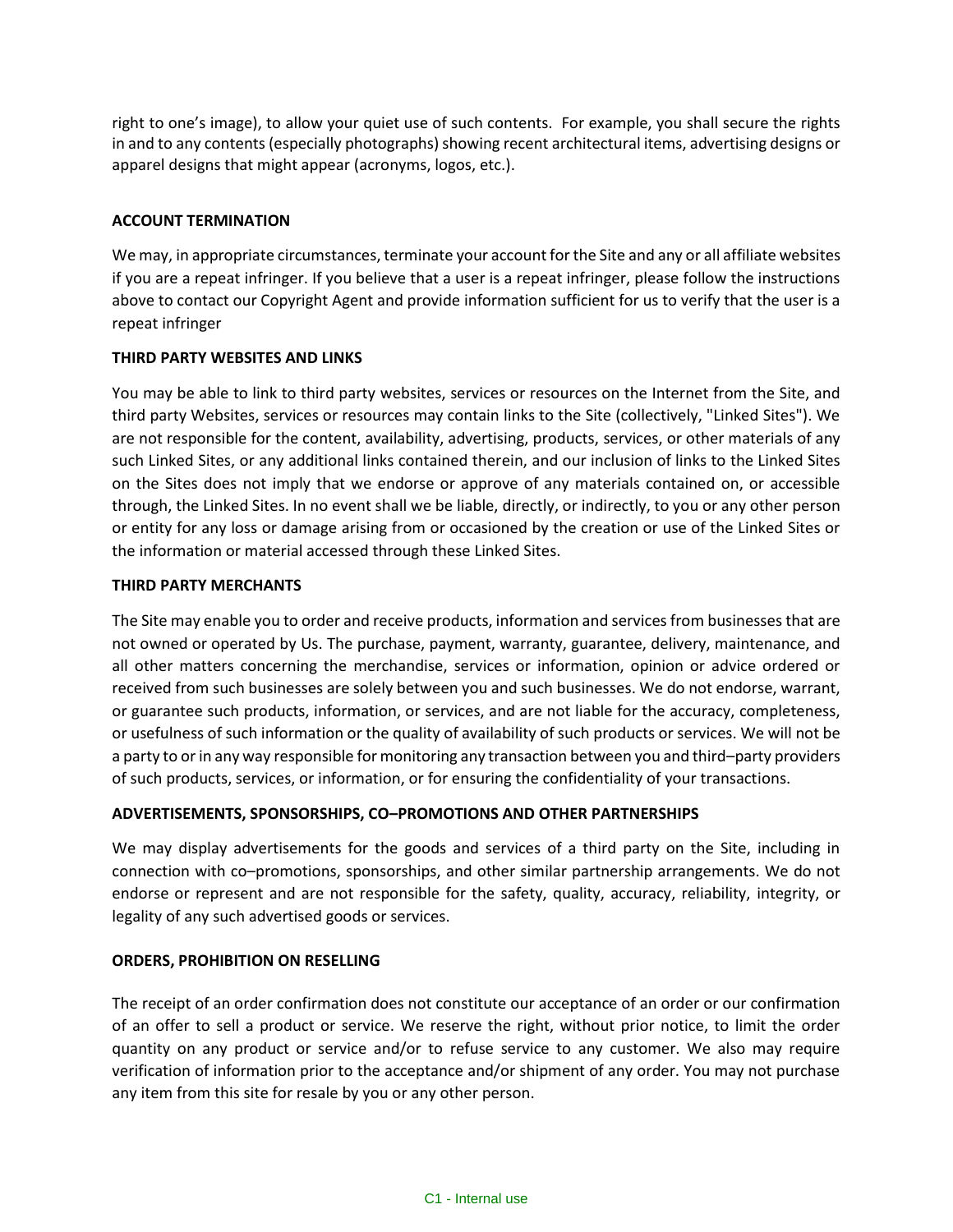### **EVENTS**

You may be invited or asked to attend events we sponsor or events held by other members and users of the Website which are not in any way associated with us (collectively, "Events"). Your participation in any Events is at your own risk and you agree to release and hold us, our subsidiaries, agents, distributors and affiliates, and our officers, directors, and employees harmless from and against any and all claims, actions, demands, liabilities, costs and expenses, including, without limitation, any injury or death to you or your minor children or wards, resulting from attending the Events or participation in any activities available at the Events.

### **DISCLAIMER**

VISITORS TO THE WEBSITE AGREE THAT THEIR USE OF, AND RELIANCE ON ANY ADVICE OR INFORMATION OBTAINED FROM OR THROUGH, THE SITE IS AT THEIR OWN SOLE RISK. THE WEBSITE IS PROVIDED "AS IS" AND "AS AVAILABLE," WITHOUT REPRESENTATION OR WARRANTY OF ANY KIND, EITHER EXPRESS OR IMPLIED. WITHOUT LIMITATION OF THE FOREGOING AND TO THE FULLEST EXTENT PERMITTED UNDER APPLICABLE LAW, WE (INCLUDING OUR AFFILIATES, THIRD PARTY CONTENT PROVIDERS, MERCHANTS, SPONSORS, LICENSORS AND THE LIKE, AND THEIR RESPECTIVE DIRECTORS, OFFICERS AND EMPLOYEES) SPECIFICALLY DISCLAIM ANY AND ALL REPRESENTATIONS AND WARRANTIES, EXPRESS OR IMPLIED, INCLUDING, BUT NOT LIMITED TO: (i) ANY WARRANTIES CONCERNING THE AVAILABILITY, ACCURACY, APPROPRIATENESS, RELIABILITY, TIMELINESS, OR USEFULNESS OF THE CONTENT OF THE SITE; AND (ii) ANY WARRANTIES OF TITLE, WARRANTY OF NON–INFRINGEMENT, WARRANTIES OF MERCHANTABILITY OR FITNESS FOR A PARTICULAR PURPOSE, OR WARRANTIES IMPLIED BY ANY COURSE OF PERFORMANCE OR USAGE OF TRADE. WE ALSO MAKE NO REPRESENTATIONS AND WARRANTIES AS TO ANY LINKED SITES AND WE HAVE NO LIABILITY OR RESPONSIBILITY WITH RESPECT TO YOUR USE OF SUCH SITES. IN SOME INSTANCES, CONTENT MADE AVAILABLE ON THE SITE MAY REPRESENT THE OPINIONS AND JUDGMENTS OF PROVIDERS OR USERS, SUCH AS USER CONTENT. WE AND OUR AFFILIATES DO NOT ENDORSE NOR SHALL WE OR THEY BE RESPONSIBLE OR LIABLE FOR THE ACCURACY OR RELIABILITY OF ANY OPINION, ADVICE OR STATEMENT MADE ON THE SITE BY ANYONE OTHER THAN OUR AUTHORIZED EMPLOYEES ACTING IN SUCH CAPACITY.

THIS DISCLAIMER OF LIABILITY APPLIES TO ANY DAMAGES OR INJURIES CAUSED BY THE SITE, INCLUDING, WITHOUT LIMITATION, THOSE DAMAGES OR INJURIES OCCURRING AS A RESULT OF: (1) ANY ERROR, OMISSION, DELETION, OR DEFECT IN THE CONTENT AVAILABLE ON THE SITE, OR (2) ANY FAILURE OF PERFORMANCE, ERROR, OMISSION, INTERRUPTION, DELETION, DEFECT, DELAY IN OPERATION OR TRANSMISSION, COMPUTER VIRUS, COMMUNICATION LINE FAILURE, THEFT OR DESTRUCTION OF RECORDS, INFORMATION OR DATA, UNAUTHORIZED ACCESS TO, ALTERATION OF, OR USE OF RECORDS, INFORMATION OR DATA, WHETHER FOR BREACH OF CONTRACT, TORT, NEGLIGENCE, DEFAMATION, OR ANY OTHER CAUSE OF ACTION. WE DO NOT WARRANT OR GUARANTEE: (1) THAT ANY PORTION OF THE SITE WILL BE FREE OF INFECTION BY VIRUSES, WORMS, TROJAN HORSES, OR ANYTHING ELSE MANIFESTING CONTAMINATING OR DESTRUCTIVE PROPERTIES; OR (2) THAT ACCESS TO THE SITE WILL BE UNINTERRUPTED OR ERROR–FREE.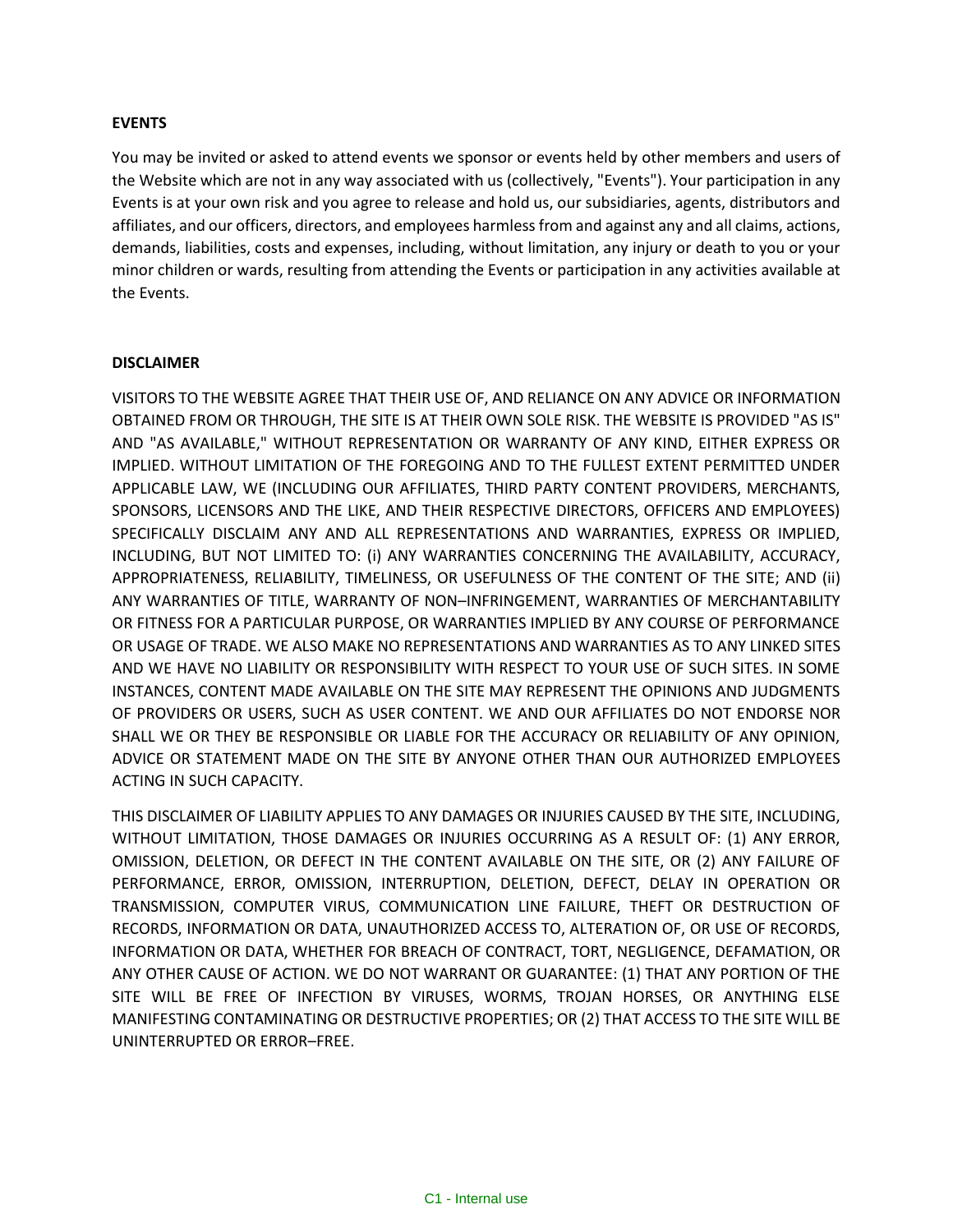WE DO NOT WARRANT OR MAKE ANY REPRESENTATIONS REGARDING THE USE OR THE RESULTS OF USE OF THE MATERIALS AVAILABLE ON THE SITE. YOU (AND NOT WE OR ANY OF OUR AFFILIATES) ASSUME THE ENTIRE COST OF ALL NECESSARY SERVICING, REPAIR, OR CORRECTION.

WE DO NOT HAVE ANY OBLIGATION TO VERIFY THE IDENTITY OF ANY PERSON SUBSCRIBING OR USING THE SITE. THEREFORE, WE DECLINE ALL LIABILITY WHATSOEVER FOR IDENTITY THEFT OR ANY MISUSE OF YOUR IDENTITY OR INFORMATION.

THIS DISCLAIMER DOES NOT APPLY TO ANY PRODUCT WARRANTY OFFERED BY THE MANUFACTURER OF THE PRODUCT.

THIS DISCLAIMER CONSTITUTES AN ESSENTIAL PART OF THESE TERMS AND CONDITIONS.

# **INDEMNIFICATION**

By using the Site, you agree to defend, indemnify, and hold us, our parent companies, subsidiaries and affiliates, and each of their respective officers, directors, employees, contractors and suppliers harmless from any and all claims, liabilities, damages, losses, costs, and expenses, including, but not limited to, attorneys' fees and expenses, arising in any way from or in connection with your use of the Site or any service available on or through the Site, the uploading, posting, e–mailing, or transmission of any User Content or other materials by you or users authorized by you, infringement of any Proprietary Material, or any violation by you of these Terms and Conditions, our Privacy Policy or any other policy posted from time to time on the Site applicable to your use of the Site. We reserve the right to assume the exclusive defense and control of any matter otherwise subject to indemnification by you, in which event you agree to assist and cooperate with us in asserting any available defenses.

# **LIMITATION OF LIABILITY**

# **Nothing in these Terms and Conditions is intended to affect your rights as a consumer.**

The use of the Site or any of the Services or products available thereon is at your own risk, and unless otherwise stated in these Terms and Conditions, you assume full responsibility and risk of loss resulting from your use of the Site or any of the Services or products available thereon.

UNDER NO CIRCUMSTANCES AND UNDER NO LEGAL OR EQUITABLE THEORY, WHETHER IN TORT, CONTRACT, STRICT LIABILITY OR OTHERWISE, SHALL WE OR ANY OF OUR AFFILIATES, EMPLOYEES, DIRECTORS, OFFICERS BE LIABLE TO YOU OR TO ANY OTHER PERSON FOR ANY DIRECT, INDIRECT, SPECIAL, INCIDENTAL OR CONSEQUENTIAL LOSSES OR DAMAGES OF ANY NATURE ARISING OUT OF OR IN CONNECTION WITH THE USE OF OR INABILITY TO USE THE SITE, INCLUDING, WITHOUT LIMITATION, DAMAGES FOR LOSS OF PROFITS, LOSS OF GOODWILL, LOSS OF DATA, WORK STOPPAGE, ACCURACY OF RESULTS, OR COMPUTER FAILURE OR MALFUNCTION, EVEN IF ONE OF OUR AUTHORIZED REPRESENTATIVE HAS BEEN ADVISED OF OR SHOULD HAVE KNOWN OF THE POSSIBILITY OF SUCH DAMAGES. SUBJECT TO THE FOREGOING, IN NO EVENT WE WILL BE LIABLE FOR ANY DAMAGES IN EXCESS OF THE AMOUNT PAID BY YOU TOWARDS THE PRICE OF THE PRODUCT IN RESPECT TO WHICH THE CLAIM AROSE. YOU HEREBY RELEASE US FROM ANY AND ALL OBLIGATIONS, LIABILITES AND CLAIMS IN EXCESS OF THIS LIMITATION.